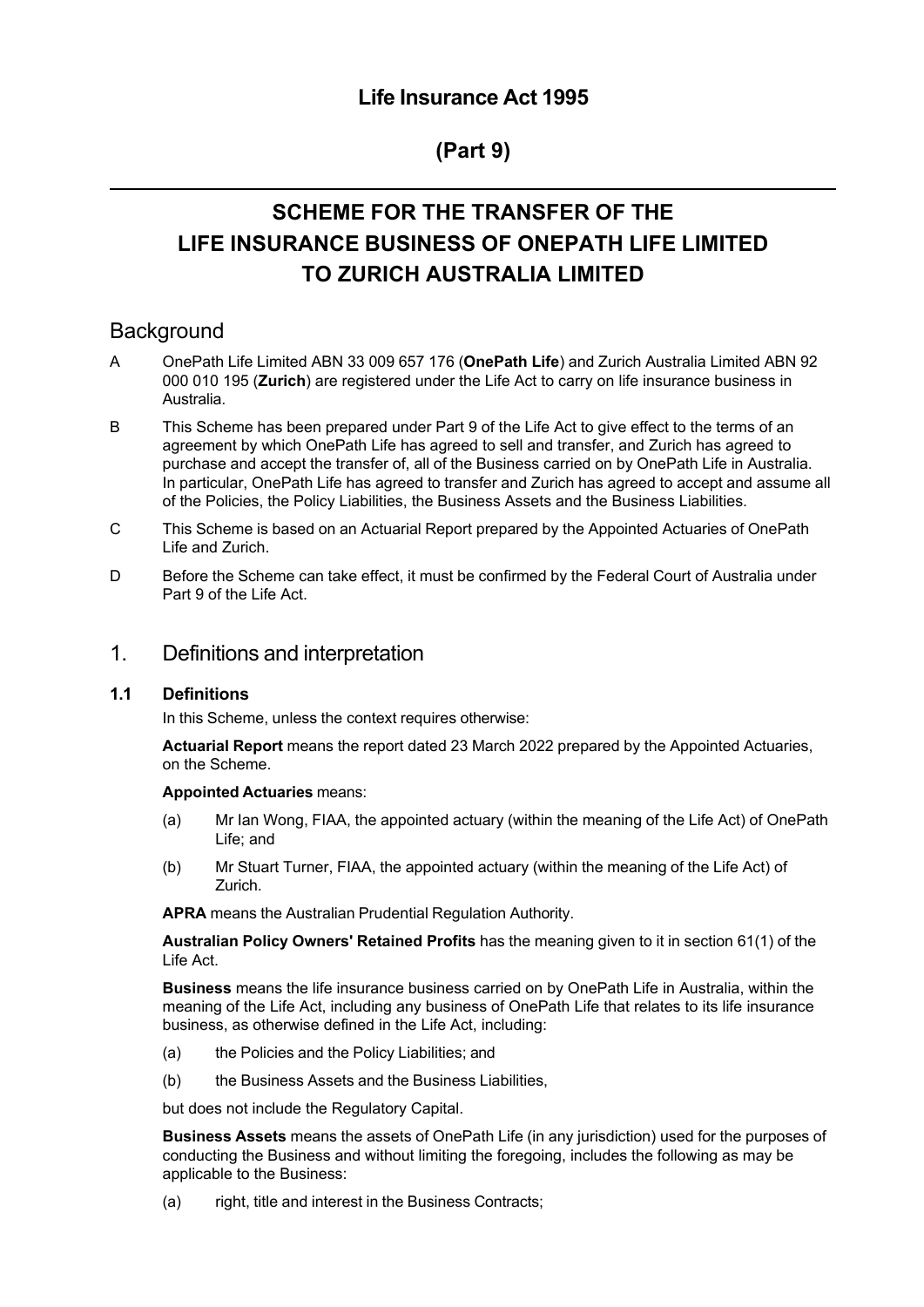- (b) Business Records;
- (c) Intellectual Property;
- (d) Investment Assets;
- (e) goodwill in the Business;
- (f) Licences;
- (g) Plant and Equipment;
- (h) Receivables; and
- (i) assets (if any) in the OnePath Life Shareholder Fund related to the Business,

but excluding the Policies and the Regulatory Capital.

**Business Contracts** means any oral or written contracts, deeds and arrangements made by OnePath Life (in any jurisdiction) in connection with the Business and subsisting at the Effective Date (including without limitation the Reinsurance Agreements, agreements to settle claims, disputes or allegations relating to the conduct or sale of the Business, the Distribution Agreements and other contracts with intermediaries, suppliers or otherwise), but excluding the Policies and the Tax Deeds of Release.

**Business Liabilities** means Claims, losses, liabilities, costs or expenses of any kind of the Business (including liabilities (if any) in the OnePath Life Shareholder Fund related to the Business) which have arisen and remain unsatisfied or which may arise in the future or which are prospective or contingent and whether or not the amount of the liability is ascertained or ascertainable other than the Policy Liabilities.

**Business Records** has the meaning given in the Transfer Agreement.

**CCI Class Action** means the class action relating to consumer credit insurance filed against Australia and New Zealand Banking Group Limited, OnePath Life, OnePath General Insurance Pty Limited and QBE Insurance (Australia) Limited on or around 28 February 2020.

**CCI Class Action Liabilities** means the contingent liabilities of OnePath Life arising from the CCI Class Action including, but not limited to, legal costs and expenses incurred in connection with the defence of the CCI Class Action and any damages or other compensation, interest or costs for which OnePath Life may become liable pursuant to either Court order or agreement in connection with the CCI Class Action.

**Claim** means, in relation to any person, a claim, action, proceeding, judgment, damage, loss, cost, charge, expense or liability of whatever nature incurred by or to or made or recovered by or against the person, however arising and whether present, future or contingent, whether ascertained or unascertained and whether arising before or after the Effective Date.

**Corporations Act** means the *Corporations Act 2001* (Cth).

**Distribution Agreement** means any agreement in force at the Effective Date pursuant to which OnePath Life appoints a third party to distribute financial products of the Business.

**Effective Date** means 12:01am on 1 August 2022 or such other date that the Federal Court of Australia may specify as the commencement date of the Scheme should the Scheme be confirmed by the Court.

**Intellectual Property** has the meaning given in the Transfer Agreement.

**Investment Assets** has the meaning given in the Transfer Agreement.

**Licences** has the meaning given in the Transfer Agreement.

**Life Act** means the *Life Insurance Act 1995* (Cth).

**life policy** has the meaning given in the Life Act and includes contracts of insurance and reinsurance.

**OnePath Life Participating Policies** means the policies referable to OnePath Life Statutory Fund No. 1 or OnePath Life Statutory Fund No. 3 immediately prior to the Effective Date that are classified in accordance with the Life Act as participating and that become referable to Zurich Statutory Fund No. 2 on and from the Effective Date as contemplated by this Scheme.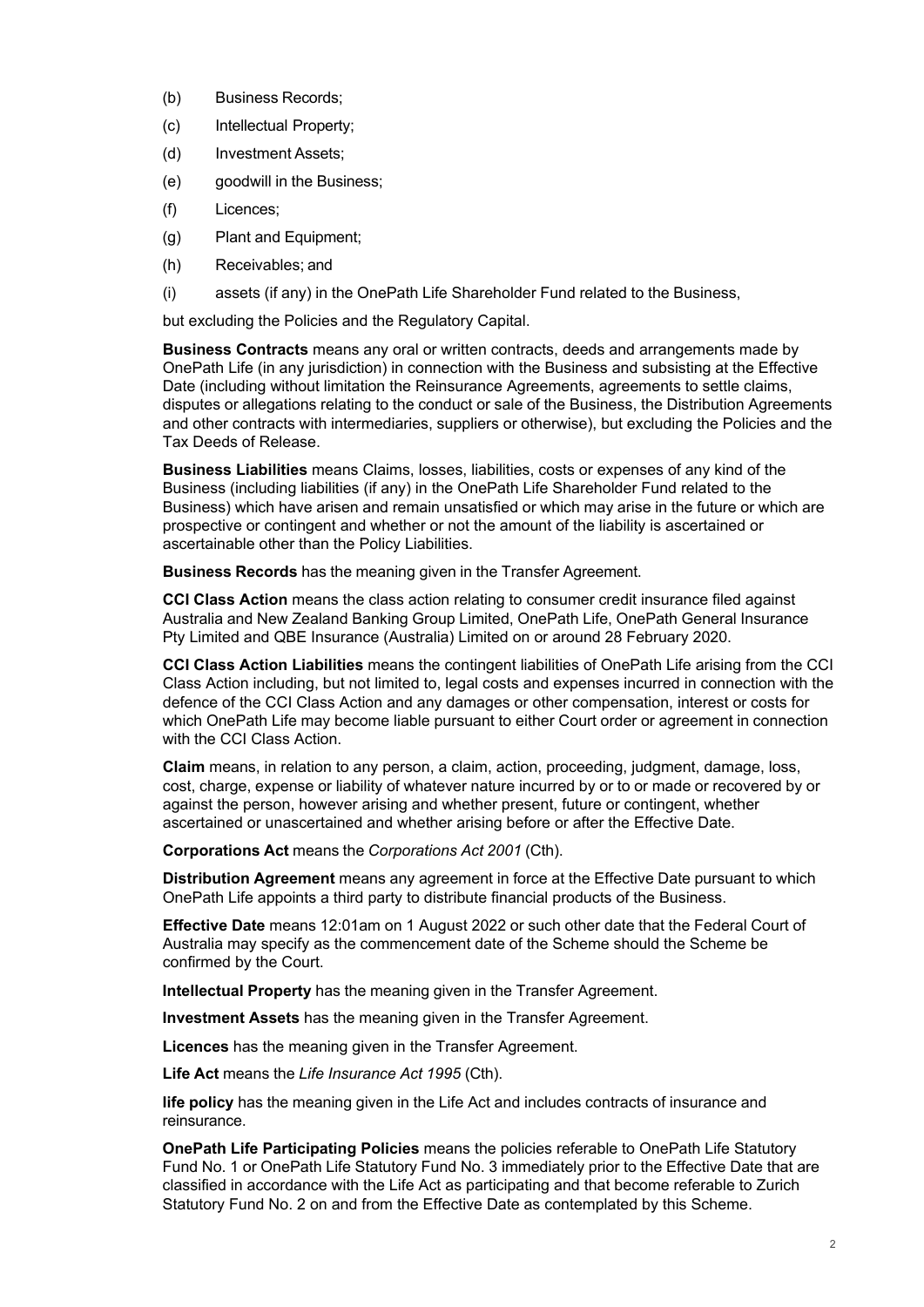**OnePath Life Statutory Fund** means a statutory fund established by OnePath Life that relates solely to the life insurance business of OnePath Life or a particular part of that business.

**Overseas Policy Owners' Retained Profits** has the meaning given to it in section 61(1) of the Life Act.

**Plant and Equipment** has the meaning given in the Transfer Agreement.

**Policies** means:

- (a) all life policies that are referable to the Business issued, entered into or assumed by OnePath Life as insurer or reinsurer prior to the Effective Date (including, for clarity, life policies which may have lapsed, been cancelled or expired but under which benefits or rights may remain);
- (b) any agreement to insure or reinsure under a life policy that is referable to the Business issued, entered into or assumed by OnePath Life as insurer or reinsurer prior to the Effective Date where the life policy is to commence or does commence on or after the Effective Date; and
- (c) any Post-Effective Date Policy.

**Policy Liabilities** means claims, losses, liabilities, costs or expenses of any kind under or in respect of the Policies, which have arisen and remain unsatisfied or which may arise in the future or which are prospective or contingent and whether or not the amount of the liability is ascertained or ascertainable.

**Post-Effective Date Policy** means any life policy that is referable to the Business issued, entered into or assumed by or on behalf of OnePath Life as insurer or reinsurer (whether through inadvertence, mistake or otherwise) in the three months following the Effective Date.

**Receivables** has the meaning given in the Transfer Agreement.

**Regulatory Capital** means an amount equal to 120% of the minimum amount of capital required to be held by OnePath Life immediately after the Effective Date under APRA Prudential Standard LPS 110.

**Reinsurance Agreements** means all contracts of reinsurance (however described) relating to the Business where OnePath Life is the reinsured party in force at the Effective Date.

**Retained Profits** means Retained Profits (Participating) and Shareholders' Retained Profits (Overseas and Non-Participating).

**Retained Profits (Participating)** means any Australian Policy Owners' Retained Profits, Overseas Policy Owners' Retained Profits and Shareholders' Retained Profits (Australian Participating).

**Retained Regulatory Capital** means, in relation to OnePath Life Statutory Fund No. 1, an amount equal to the Regulatory Capital.

**Scheme** means the scheme, as set out in this document, to be confirmed by the Federal Court of Australia in accordance with Part 9 of the Life Act for the transfer of the Business to Zurich.

**Shareholders' Capital** has the meaning given to it in section 61(1) of the Life Act.

**Shareholder Fund** means a fund so designated and maintained in the records of a life insurer registered under the Life Act, outside of its statutory funds.

**Shareholders' Retained Profits (Overseas and Non-Participating)** has the meaning given to it in section 61(1) of the Life Act.

**Shareholders' Retained Profits (Australian Participating)** has the meaning given to it in section 61(1) of the Life Act.

**Superannuation Class Action** means the class action filed against OnePath Custodians Pty Limited, Australia and New Zealand Banking Group Limited and OnePath Life on or around 23 December 2020.

**Superannuation Class Action Liabilities** means the contingent liabilities of OnePath Life arising from the Superannuation Class Action including, but not limited to, legal costs and expenses incurred in connection with the defence of the Superannuation Class Action and any damages or other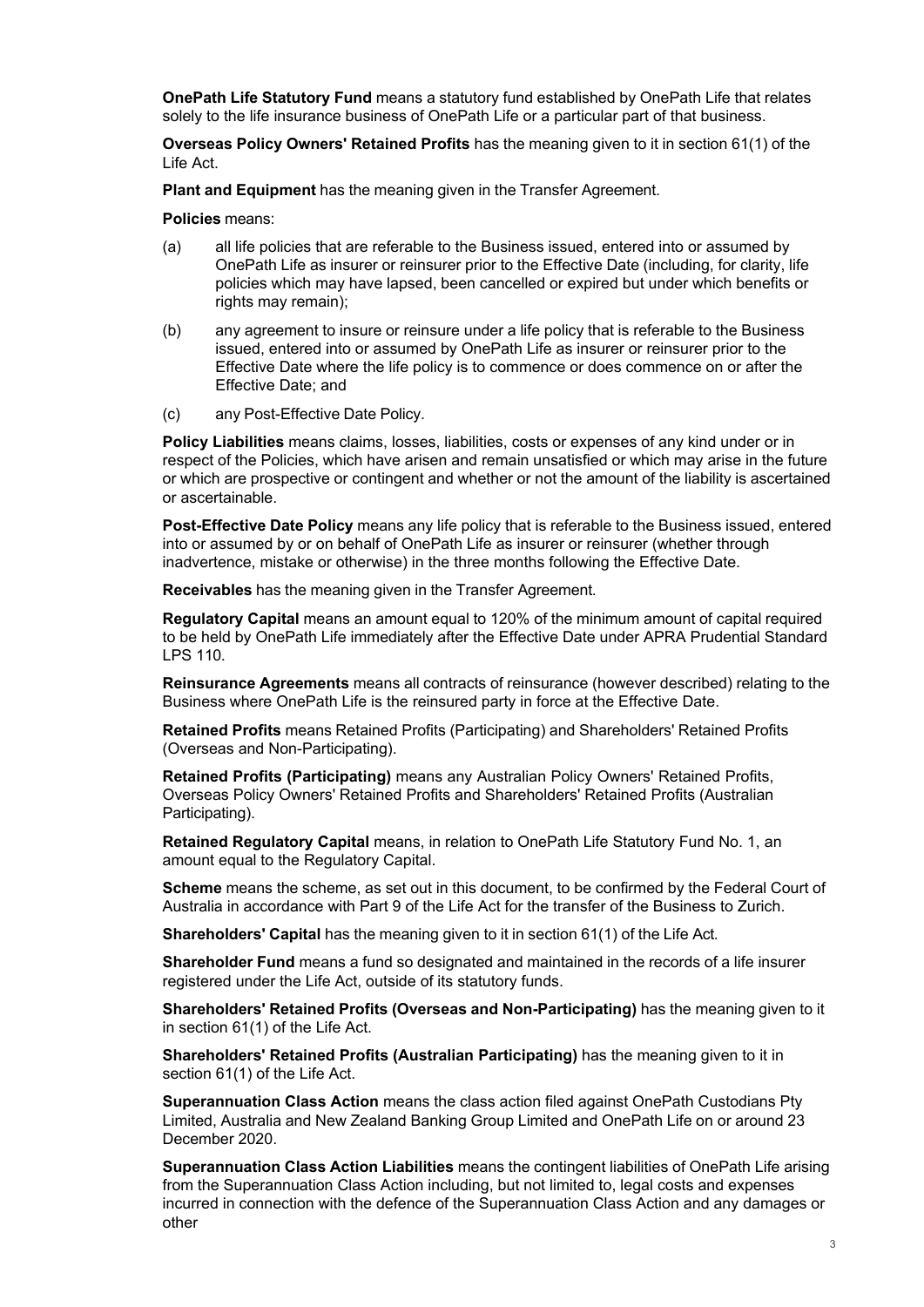compensation, interest or costs for which OnePath Life may become liable pursuant to either Court order or agreement in connection with the Superannuation Class Action.

#### **Tax Deeds of Release** means the:

- (a) ITSA Deed of Release dated 31 May 2019 between OnePath Life, OnePath Life Australia Holdings Pty Limited, OnePath General Insurance Pty Limited and Australia and New Zealand Banking Group Limited; and
- (b) TSA/TFA Deed of Release dated 31 May 2019 executed by Australia and New Zealand Banking Group Limited.

**Transfer Agreement** means the Transfer Agreement dated 24 March 2022 between OnePath Life, Zurich and ZFSA for the sale and transfer of the Business to Zurich.

**Zurich Statutory Fund** means a statutory fund established by Zurich that relates solely to the life insurance business of Zurich or a particular part of that business.

**ZFSA** means Zurich Financial Services Australia Limited ABN 11 008 423 372 (the Australian parent company of Zurich and OnePath Life).

#### **1.2 Interpretation**

Headings are for convenience only and do not affect interpretation. The following rules apply in this Scheme unless the context requires otherwise:

- (a) The singular includes the plural and conversely.
- (b) If a word or phrase is defined, its other grammatical forms have a corresponding meaning.
- (c) A reference to a person, corporation, trust, partnership, unincorporated body or other entity includes any of them.
- (d) A reference to a clause or schedule is a reference to a clause of or a schedule to, this Scheme.
- (e) A reference to an agreement or document (including, without limitation, a reference to this Agreement) is to the agreement or document as amended, varied, supplemented, novated or replaced except to the extent prohibited by this Scheme or that other agreement or document.
- (f) A reference to a party to an agreement or document includes the party's successors and permitted substitutes or assigns (and, where applicable, the party's legal personal representatives).
- (g) A reference to legislation or to a provision of legislation includes a modification or re enactment of it, a legislative provision substituted for it and a regulation or statutory instrument issued under it.
- (h) **includes, including** and similar expressions are not intended to operate as words of limitation or imply any limitation.
- (i) A reference to time is to New South Wales, Australia time.
- (j) A reference to '\$' is to Australian dollars.
- (k) A word or expression defined in the Corporations Act has the meaning given to it in the Corporations Act.

# 2. Transfer of Business

On the Effective Date, OnePath Life agrees to sell and transfer and Zurich agrees to purchase and accept the transfer of all of the Business and, in particular:

- (a) the Policies and the Policy Liabilities; and
- (b) the Business Assets and the Business Liabilities,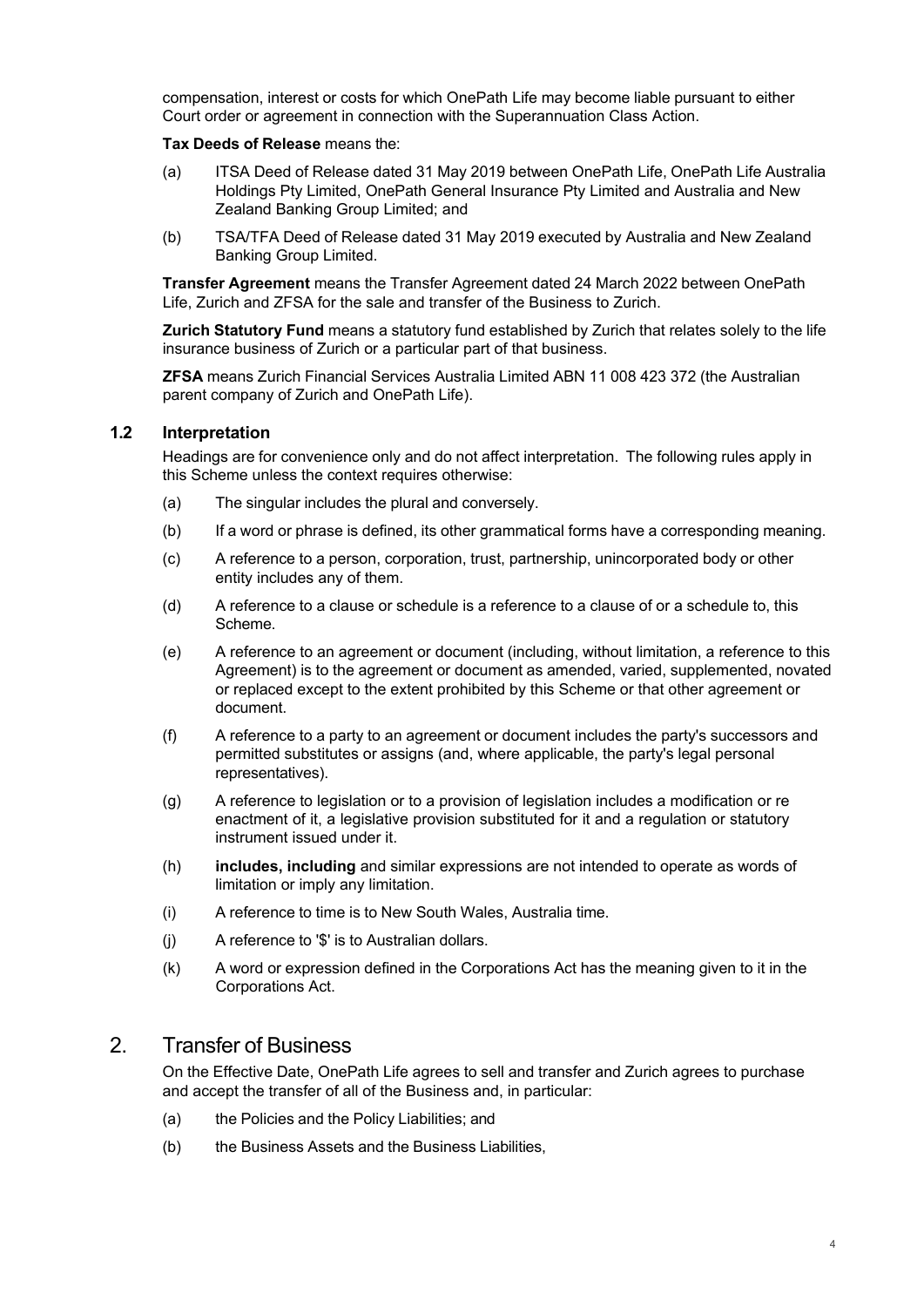from OnePath Life in accordance with the terms of the Transfer Agreement, including all right, title, interest, benefit and powers that have arisen, or may in the future arise under any of the above.

# 3. Consideration for the transfer of Business

In consideration of the transfer of the Policies and Business Assets to Zurich, Zurich agrees to assume the Policy Liabilities and Business Liabilities.

# 4. Transfer of Policies and Policy Liabilities

- (a) On and from the Effective Date, OnePath Life transfers to Zurich and Zurich accepts the transfer of the Policies and the Policy Liabilities, and Zurich assumes and takes over and must indemnify and keep OnePath Life indemnified from and against all Claims under or in connection with the Policies or Policy Liabilities.
- (b) In the case of any Post-Effective Date Policies, the transfer of those policies to and the assumption of liabilities under those policies by Zurich will take effect on and from the date on which the Post-Effective Date Policy is issued or entered into by OnePath Life.

# 5. Transfer of Business Assets

On and from the Effective Date, Zurich is beneficially entitled to the benefit of the Business Assets and Zurich assumes responsibility for the Business Assets and shall indemnify and keep OnePath Life indemnified from and against all Claims under or in connection with the Business Assets in accordance with the terms of the Transfer Agreement.

# 6. Proceedings

If any proceedings are pending or any proceedings are brought on or after the Effective Date by or against OnePath Life in any court or tribunal in respect of or in connection with the Policies, the Policy Liabilities, the Business Assets or the Business Liabilities, such proceedings will be continued by or against Zurich, and the parties agree to take all necessary action to effect a change of the name of the party in those proceedings from OnePath Life to Zurich.

# 7. Effective Date

The sale and purchase of the Business from OnePath Life to Zurich, and the transfer to and assumption of the Policies and Policy Liabilities by Zurich pursuant to this Scheme will take effect on and from the Effective Date (or in the case of any Post-Effective Date Policy, on the date that it is issued by OnePath Life).

# 8. Implementation

OnePath Life and Zurich will do all such things and execute all such deeds, instruments, transfers or other documents as may be necessary or desirable to give full effect to the provisions of the Transfer Agreement, this Scheme, the Actuarial Report and the transactions contemplated by them.

# 9. Costs of the Scheme

Any stamp duty and other costs and expenses incurred in connection with the Scheme will not be paid by or charged to policy owners, but will be met by ZFSA.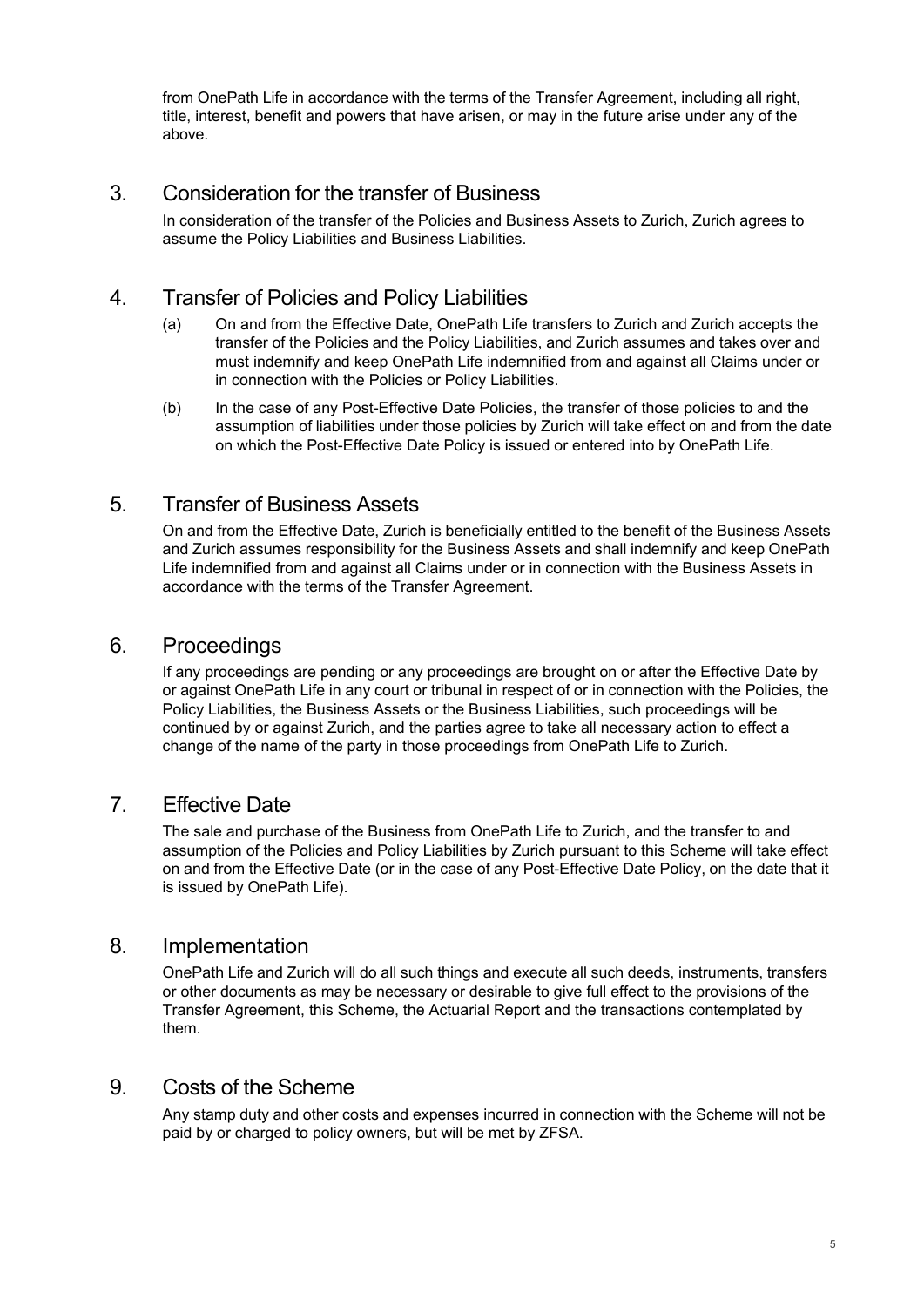# 10. Consequences of the transfer of Business

### **10.1 References in Policies**

On and from the Effective Date:

- (a) all references to OnePath Life in a Policy are replaced with a reference to Zurich;
- (b) all references to OnePath Life Statutory Fund No. 1 in a Policy shall be read as a reference to Zurich Statutory Fund No. 2;
- (c) all references to OnePath Life Statutory Fund No. 2 in a Policy shall be read as a reference to Zurich Statutory Fund No. 3;
- (d) all references to OnePath Life Statutory Fund No. 3 in a Policy shall be read as a reference to Zurich Statutory Fund No. 2;
- (e) all references to OnePath Life Statutory Fund No. 4 in a Policy shall be read as a reference to Zurich Statutory Fund No. 3; and
- (f) all references to OnePath Life Statutory Fund No. 5 in a Policy shall be read as a reference to Zurich Statutory Fund No. 2.

#### **10.2 References in Business Contracts**

On and from the Effective Date:

- (a) all references to OnePath Life in a Business Contract (including a Reinsurance Agreement) are replaced with Zurich;
- (b) all references to OnePath Life Statutory Fund No. 1 in a Business Contract (including a Reinsurance Agreement) shall be read as a reference to Zurich Statutory Fund No. 2;
- (c) all references to OnePath Life Statutory Fund No. 2 in a Business Contract (including a Reinsurance Agreement) shall be read as a reference to Zurich Statutory Fund No. 3;
- (d) all references to OnePath Life Statutory Fund No. 3 in a Business Contract (including a Reinsurance Agreement) shall be read as a reference to Zurich Statutory Fund No. 2;
- (e) all references to OnePath Life Statutory Fund No. 4 in a Business Contract (including a Reinsurance Agreement) shall be read as a reference to Zurich Statutory Fund No. 3; and
- (f) all references to OnePath Life Statutory Fund No. 5 in a Business Contract (including a Reinsurance Agreement) shall be read as a reference to Zurich Statutory Fund No. 2.

#### **10.3 Rights and obligations of Policy owners and insured persons**

- (a) With effect on and from the Effective Date, the rights, benefits and liabilities of owners of Policies, and of all persons claiming through or under them, on the one hand and Zurich on the other hand, will be the same in all respects as they would have been if the Policies had been issued or entered into by Zurich instead of OnePath Life.
- (b) All proposals, applications, declarations and representations made to OnePath Life on which any Policy or other life policy (whether issued or entered into by OnePath Life or Zurich) is based shall as and from the Effective Date be taken to have been made to or accepted by Zurich instead of OnePath Life.
- (c) Any Policy owner or other person having any claim on or obligation to OnePath Life under or in respect of a Policy will, as and from the Effective Date, have the same claim on or obligation to Zurich in substitution for that person's claim on or obligation to OnePath Life irrespective of when such claim or obligation arose.
- (d) Zurich will, on and from the Effective Date, be entitled to enforce all rights and remedies as against any Policy owner or third party arising under or by virtue of any Policy (including but not limited to any claims by way of subrogation, contribution, outstanding premium and any other recoveries related directly or indirectly to any Policies) and receive and appropriate all premiums and other monies which, but for the Scheme would have been enforceable or recoverable by OnePath Life under or in respect of the Policies.
- (e) Policy owners are not required to take any action before or as a result of the Scheme.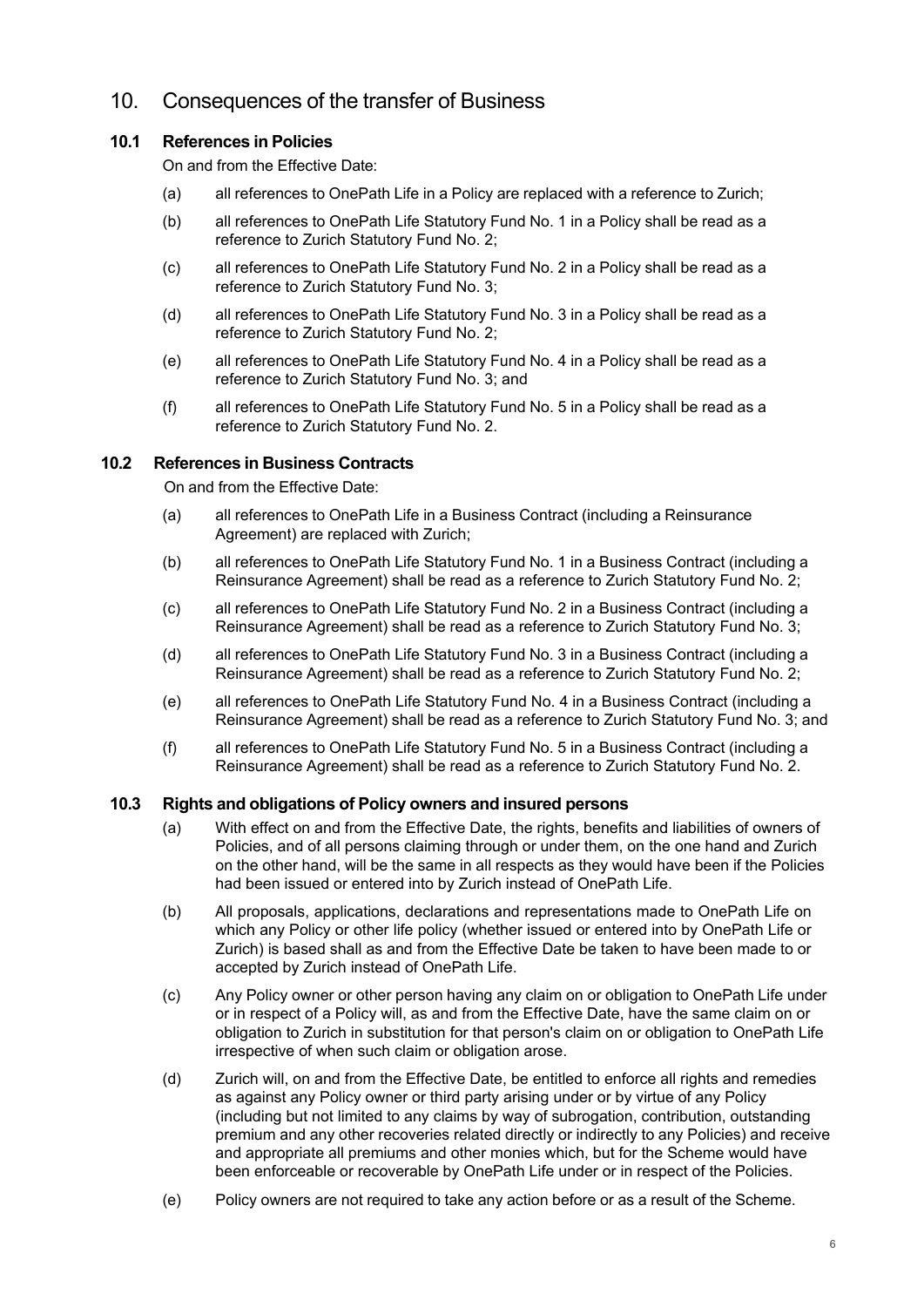- (f) For the purposes of any Post-Effective Date Policies, the provisions of this clause 10.3 will apply with effect on and from the date on which the Post-Effective Date Policy is issued or entered into by OnePath Life.
- (g) Upon confirmation of the Scheme by the Federal Court of Australia, the Scheme becomes binding on all persons.

### **10.4 Authorities**

On and from the Effective Date, all directions, authorities, mandates or instructions given to OnePath Life:

- (a) to deduct premiums or fees payable in respect of the Policies (including by debiting a bank account, through automatic payroll deductions or through electronic bank transfer); or
- (b) to disclose or obtain information in the course of carrying on the Business,

are deemed to be given to Zurich instead of OnePath Life.

#### **10.5 Commissions**

On and from the Effective Date, Zurich:

- (a) bears the obligation to pay commissions payable to any person in respect of a Policy; and
- (b) is entitled to seek repayment of commission (whether originally paid by Zurich or OnePath Life) in excess of the recipient's entitlement, instead of OnePath Life.

# 11. OnePath Life Statutory Funds

#### **11.1 Policies**

On and from the Effective Date:

- (a) each Policy referable to OnePath Life Statutory Fund No. 1, OnePath Life Statutory Fund No. 3 or OnePath Life Statutory Fund No. 5 becomes a policy referable to Zurich Statutory Fund No. 2; and
- (b) each Policy referable to OnePath Life Statutory Fund No. 2 or OnePath Life Statutory Fund No. 4 becomes a policy referable to Zurich Statutory Fund No. 3.

### **11.2 Business Assets**

On and from the Effective Date:

- (a) the Business Assets of OnePath Life Statutory Fund No. 1 immediately before the Effective Date become assets of Zurich Statutory Fund No. 2;
- (b) the Business Assets of OnePath Life Statutory Fund No. 2 immediately before the Effective Date become assets of Zurich Statutory Fund No. 3;
- (c) the Business Assets of OnePath Life Statutory Fund No. 3 immediately before the Effective Date become assets of Zurich Statutory Fund No. 2;
- (d) the Business Assets of OnePath Life Statutory Fund No. 4 immediately before the Effective Date become assets of Zurich Statutory Fund No. 3; and
- (e) the Business Assets of OnePath Life Statutory Fund No. 5 immediately before the Effective Date become assets of Zurich Statutory Fund No. 2.

#### **11.3 Policy Liabilities and Business Liabilities**

On and from the Effective Date:

- (a) the Policy Liabilities (excluding the CCI Class Action Liabilities) and Business Liabilities of OnePath Life Statutory Fund No. 1 immediately before the Effective Date become liabilities of Zurich Statutory Fund No. 2;
- (b) the Policy Liabilities and Business Liabilities of OnePath Life Statutory Fund No. 2 immediately before the Effective Date become liabilities of Zurich Statutory Fund No. 3;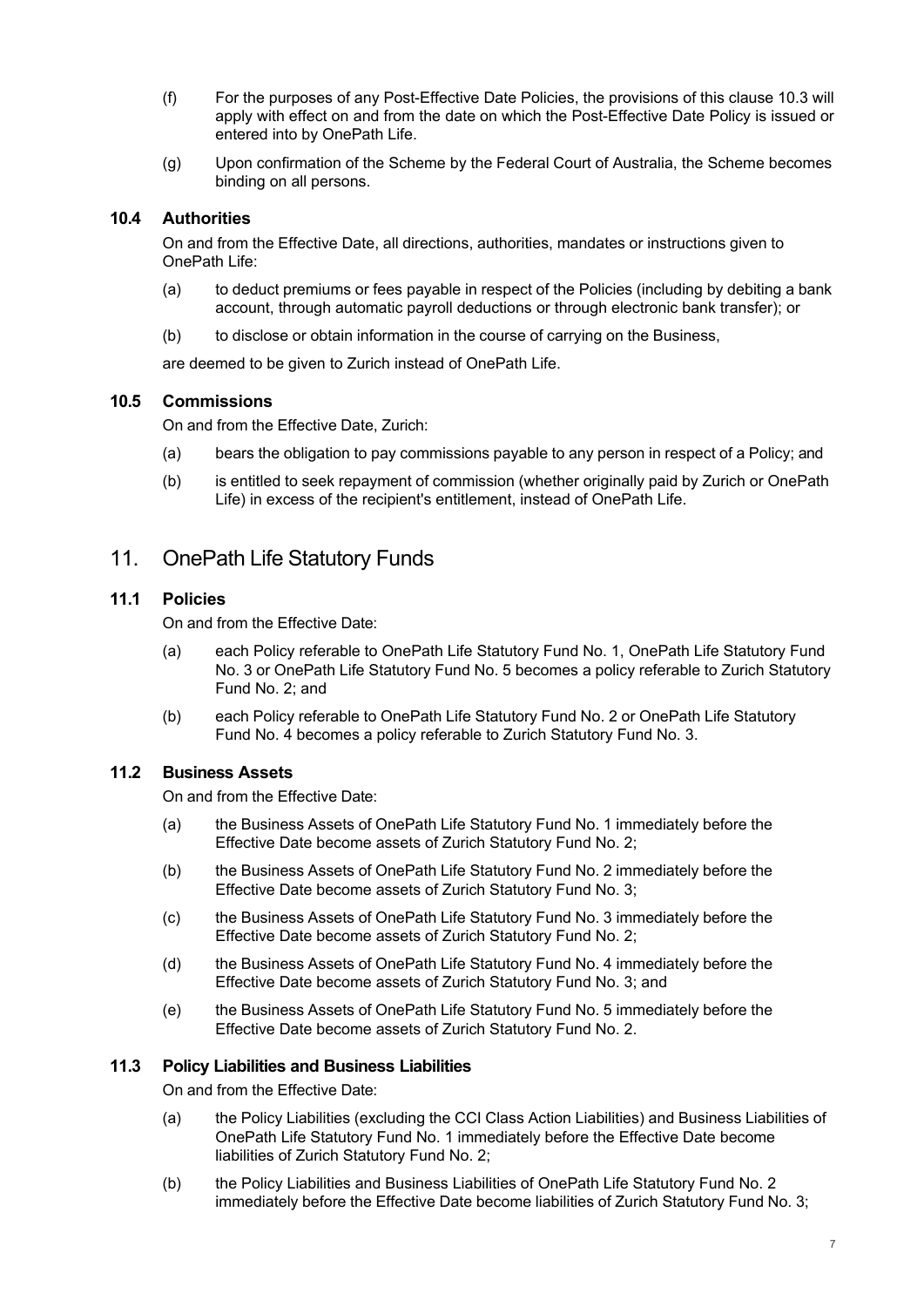- (c) the Policy Liabilities and Business Liabilities of OnePath Life Statutory Fund No. 3 immediately before the Effective Date become liabilities of Zurich Statutory Fund No. 2;
- (d) the Policy Liabilities (excluding the Superannuation Class Action Liabilities) and Business Liabilities of OnePath Life Statutory Fund No. 4 immediately before the Effective Date become liabilities of Zurich Statutory Fund No. 3;
- (e) the Policy Liabilities and Business Liabilities of OnePath Life Statutory Fund No. 5 immediately before the Effective Date become liabilities of Zurich Statutory Fund No. 2; and
- (f) the CCI Class Action Liabilities of OnePath Life Statutory Fund No. 1 and the Superannuation Class Action Liabilities of OnePath Life Statutory Fund No. 4 immediately before the Effective Date become liabilities of, and will be borne by, the Zurich Shareholder Fund.

### **11.4 Shareholders' Capital and Retained Profits**

- (a) Any Retained Profits (Participating) in relation to OnePath Life Statutory Fund No. 1 or OnePath Life Statutory Fund No. 3 that are maintained in respect of OnePath Life Participating Policies immediately prior to the Effective Date become Retained Profits (Participating) respectively in relation to Zurich Statutory Fund No. 2 that are maintained in respect of OnePath Life Participating Policies.
- (b) Any Shareholders' Retained Profits (Overseas and Non-Participating) in relation to OnePath Life Statutory Fund No. 1 or OnePath Life Statutory Fund No. 3 immediately prior to the Effective Date become part of the Shareholders' Retained Profits (Overseas and Non-Participating) in relation to Zurich Statutory Fund No. 2.
- (c) Any Shareholders' Capital (other than the Retained Regulatory Capital) in relation to OnePath Life Statutory Funds No. 1 and No. 3 immediately prior to the Effective Date become part of the Shareholders' Capital in relation to Zurich Statutory Fund No. 2.
- (d) Any Shareholders' Capital and Retained Profits in relation to OnePath Life Statutory Fund No. 2 immediately prior to the Effective Date become part of the Shareholders' Capital and Retained Profits respectively in relation to Zurich Statutory Fund No. 3.
- (e) Any Shareholders' Capital and Retained Profits in relation to OnePath Life Statutory Fund No. 4 immediately prior to the Effective Date become part of the Shareholders' Capital and Retained Profits respectively in relation to Zurich Statutory Fund No. 3.
- (f) Any Shareholders' Capital and Retained Profits in relation to OnePath Life Statutory Fund No. 5 immediately prior to the Effective Date become part of the Shareholders' Capital and Retained Profits respectively in relation to Zurich Statutory Fund No. 2.

### 12. OnePath Life Shareholder Fund

For the avoidance of doubt the assets and liabilities of the OnePath Life Shareholder Fund related to the Business immediately prior to the Effective Date will become assets and liabilities respectively of the Zurich Shareholder Fund on and from the Effective Date.

# 13. Conduct of Business on and from Effective Date

#### **13.1 Policies and practices**

- (a) On and from the Effective Date, Zurich shall maintain policies and practices designed to enable it to conduct the Business in a manner which:
	- $(i)$  is consistent with its legal and regulatory obligations;
	- (ii) satisfies the contractual rights and benefits and reasonable benefit expectations of the owners of Policies; and
	- (iii) provides adequate benefit security for the owners of Policies.